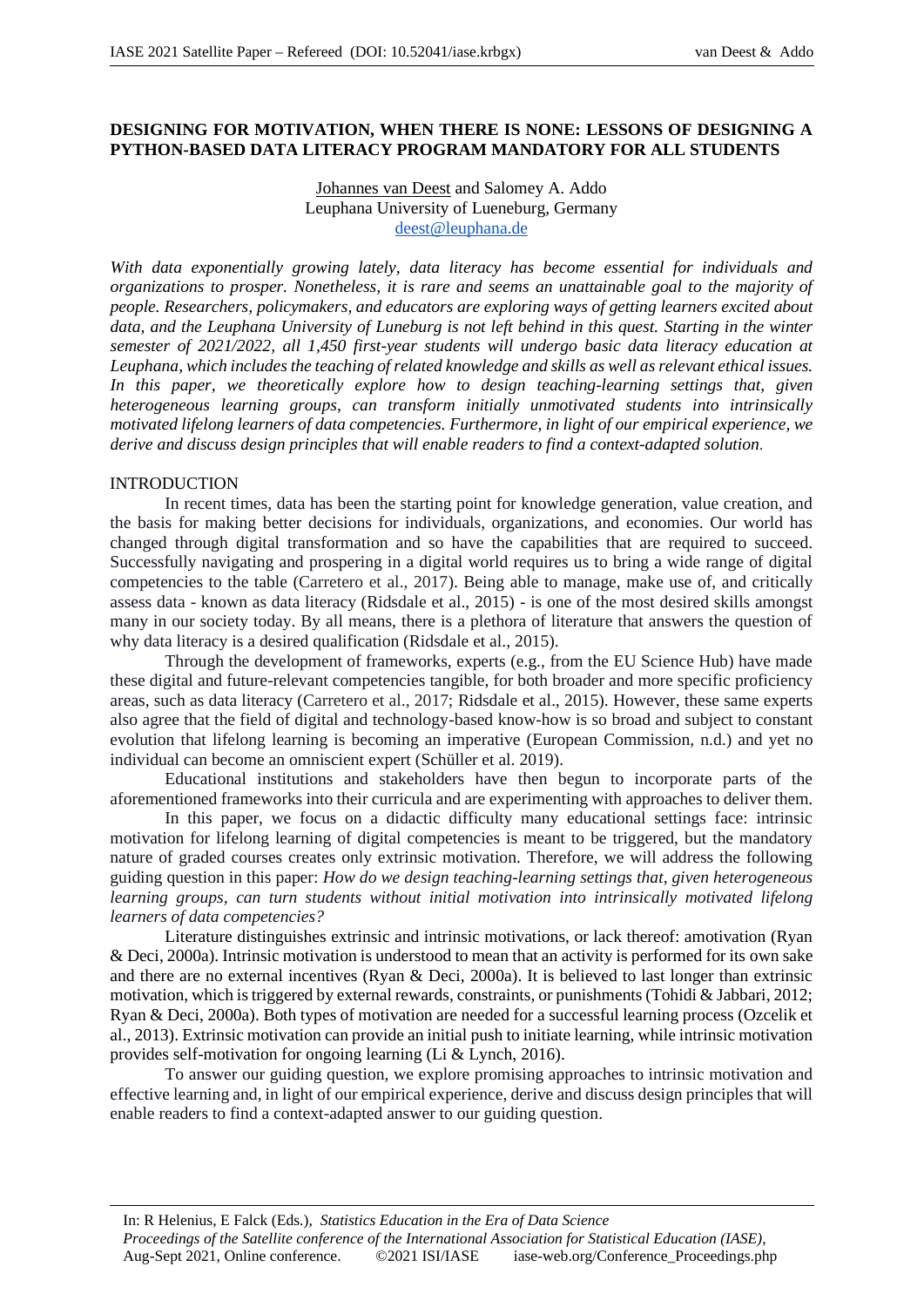### APPROACH

In October 2018, third-party funded project "Data Driven X (DATAx)" started with the proclaimed goal of reaching all approximately 1,450 freshmen of mostly non-technical degree programs, to make them data literates and life-long learners of data literacy. We iteratively developed and established an interdisciplinary data literacy teaching program, tackling all dimensions of data literacy - knowledge, skills, and values (Ridsdale et al., 2015) - in different formats: A lecture for knowledge transfer, a tutorial for skill transfer, and a term paper for critical reflection and development of data ethics. The content of the formats is thereby not canonically oriented toward frameworks, but builds on the students' prior knowledge and includes other digital competencies deemed relevant. In this context, we consider especially the understanding of computers and their functionalities, as well as their handling and associated ways of thinking ("algorithmic/computational thinking") as desirable. Also, we believe that a better understanding of computers improves data analysis skills, for example through the improved understanding of how digital data is created. In view of this, our data literacy program is designed to teach practical data analysis skills using the Python programming language, even though this creates perceived additional hurdles. Python was thereby chosen because it gives students access to a wider variety of application contexts and potential learning paths. In addition, Python is very popular for predictive data analysis (machine learning), the application of which is the subject of courses to follow in higher semesters.





Our mandatory tutorials, in which students learn the basics of programming with Python for data analysis, have students enrolling with no or limited programming background. They thereby provide a self-contained setting with heterogeneous learners and diverse levels of prior knowledge for investigating our guiding question. Figure 1 schematically depicts their development path and shows the central surveys (S) and feedback workshops (F) that are part of our empirical lessons. Underpinned by the theory in the next chapter, they form the basis of our designing of future tutorials.

### *How to design teaching settings that inspire life-long learning around data?*

In our data analysis tutorials, two things make inspiring students' intrinsic motivation particularly difficult. First, students are often emotionally distant and have misconceptions about programming due to previous negative experiences (Bain et al., 2014). Second, the exercise itself can be very frustrating, as one inevitably stumbles over error codes (Murphy & Thomas, 2008).

In our search for an appropriate theoretical approach to elicit intrinsic learning motivation in students, the heterogeneity of learners limits us to look for theories with general validity. We, therefore, focus on one of the sub-theories of the *self-determination theory* (SDT) from Ryan and Deci (2000b), the *Basic Psychological Need Theory* (BPNT). The BPNT theory, whose magnitude is expressed by a rapidly increasing number of empirical studies (Vansteenkiste et al., 2020) has been attested valid in a wide variety of contexts in meta-analyses (Van den Broeck et al., 2016). BPNT postulates that humans have three psychological needs - the need for *autonomy*, the need for *competence*, and the need for social *relatedness* - and states that their degree of fulfillment during any action has a high impact on an individual's psychological well-being, motivation, and engagement for that given action. Here, needs can sometimes conflict or mutually influence each other and the strength of needs might vary between individuals (Ryan & Deci, 2000b). We discuss this in the following chapter on "Design".

Given the theory's wide applicability and ability to make the individual's self-regulated motivation a controllable construct, it is useful for the designing of teaching and learning settings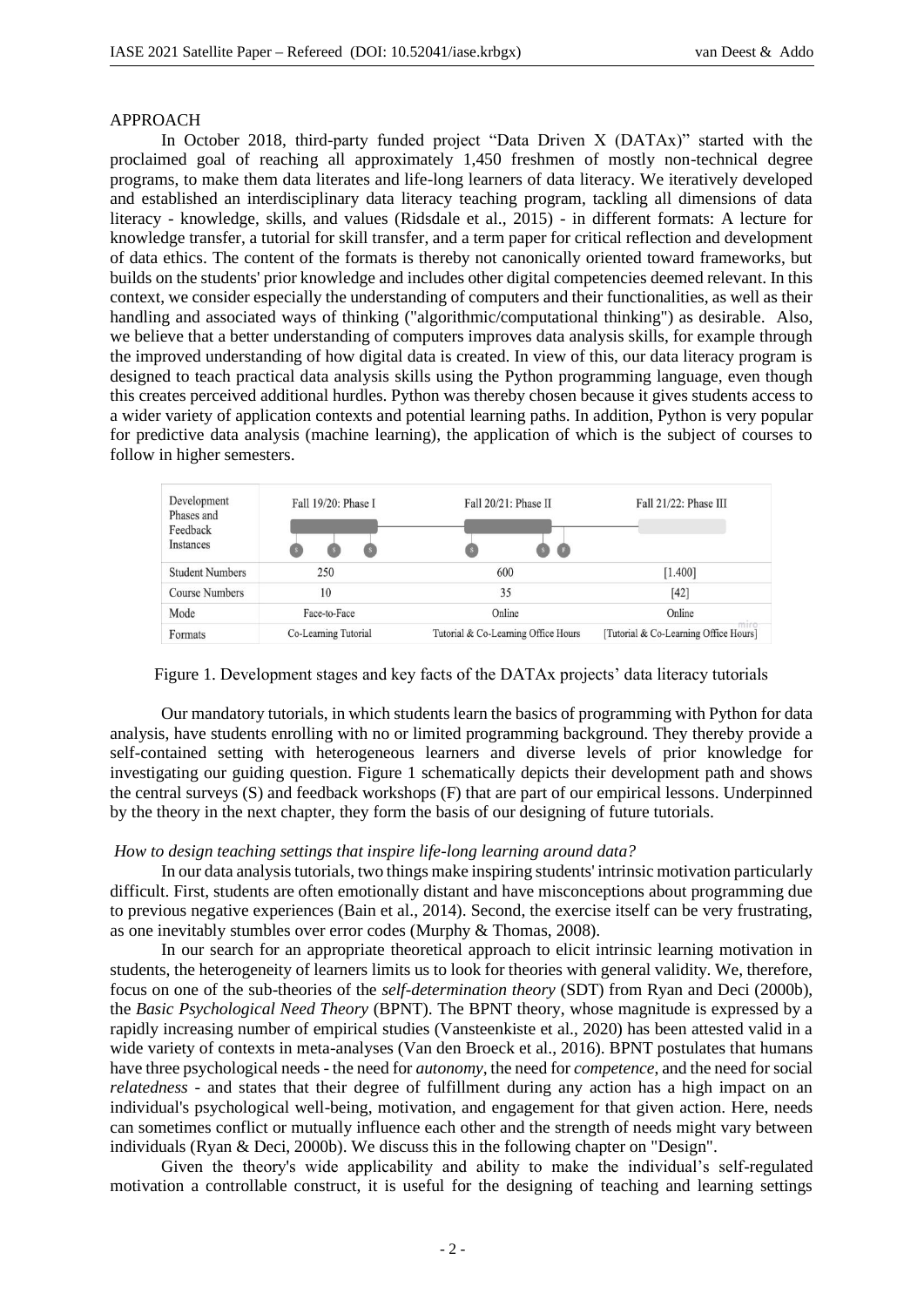(Golapan et al., 2017). It helps make implementation decisions and identify areas for improvement by sharpening our awareness of situations where needs are not being met.

However, these decisions are also influenced by how one understands the learning process. On the one hand, we learn by interacting with artifacts, and literature reveals the more attractive (Keller, 2008) and reality-based they are (Ridsdale et al., 2015), the more successful is the learning outcome and sustaining of motivation. On the other hand, we share the perspective of recent learning theories that individuals sharpen their understanding through interaction with others and attach meaning to knowledge (Golopan et al., 2017; Wenger, 2010). What we know and learn defines who we are and want to be and vice versa (Wenger, 2010). Hence, social learning environments should always inspire a desire to let the learned become part of one's identity (Wenger, 2010). Research shows that usually, the teacher plays a crucial role in this regard (Hattie, 2012).

In our work, we reflect on these theoretical approaches against the background of our own empirical experience and translate them into design imperatives to answer our guiding question. The structure of the analysis process as well as the outline of the following chapter were inspired by a perspective from the organizational theory article on organizational design archetypes by Greenwood and Hinings (1988). They suggest that an organizational design consists of only three elements interpretive schemas (values), processes, and structures.

#### IMPLICATIONS FOR PRACTICE

As mentioned above, we adopt an organizational lens that differentiates into values, processes, and structures to capture the totality of DATAx tutorials and their design to galvanize intrinsic motivation. However, because structures and processes are often not sharply distinguishable, there will be two subsections: one on the values and the other on the processes and structures behind our project and the tutorials. In both sections, we refrain from reproducing every detail of our course designs throughout the different phases, especially within structures and processes, as they have changed a lot. Rather, we aggregate our experiences into five central design aspects and principles that offer an enhanced transferability to the reader's context. This synthesis will be discussed against the background of BPNT and our empirical experiences with individual design choices in the two pilot phases 2019/2020 and 2020/2021. Furthermore, we highlight key tensions and challenges that must be considered when making design decisions alongside these principles and illustrate the result of negotiating these tensions with our plans for the upcoming winter semester.

#### *Values*

Values are indispensable. They shape organizations over time and often outlast processes or structures (Greenwood & Hinings, 1988). Moreover, they are essential for individuals' alignment with the organization, for the notion of being part of the organization, and ultimately for engagement in the organization (Wenger, 2010). Hence, they must be included in the design imperatives for a motivating learning environment. The underlying values of our course remained largely unchanged across all stages of development.

*Design principle 1 - Cultivate a supportive atmosphere:* As it is at the core of DATAx projects' values to reach all students, *inclusivity* is one of the central values. As a necessary condition for inclusivity and the creation of social bonds, all forms of discrimination must be avoided. Therefore, we adopt a Code of Conduct (CoC) identical to and adapted from the Berlin Code of Conduct (https://berlincodeofconduct.org) to normalize social behavior and exclude all forms of discrimination, thus creating fertile ground for the emergence of social relatedness. This value informs all program decisions, for example, from recruiting teaching staff to deciding which datasets students should work with.

In addition, we actively promote peer support, but at the same time introduce a so-called "honor code". This is intended to discourage students from plagiarizing by making it clear that good help does not consist of passing on solutions and that cheating destroys potential competence opportunities. The honor code was also introduced as a consequence of the increasing incidence of plagiarism in the digitalonly mode of 2020/2021 and will be emphasized in the courses of 2021/2022.

*Design principle 2 - Cultivate a digital growth mindset:* We believe that *everything can be learned* and success is the result of consistent efforts but not solely talent. By focusing on effort, we offer an autonomous choice: it is up to the students to become good at something. Not only does this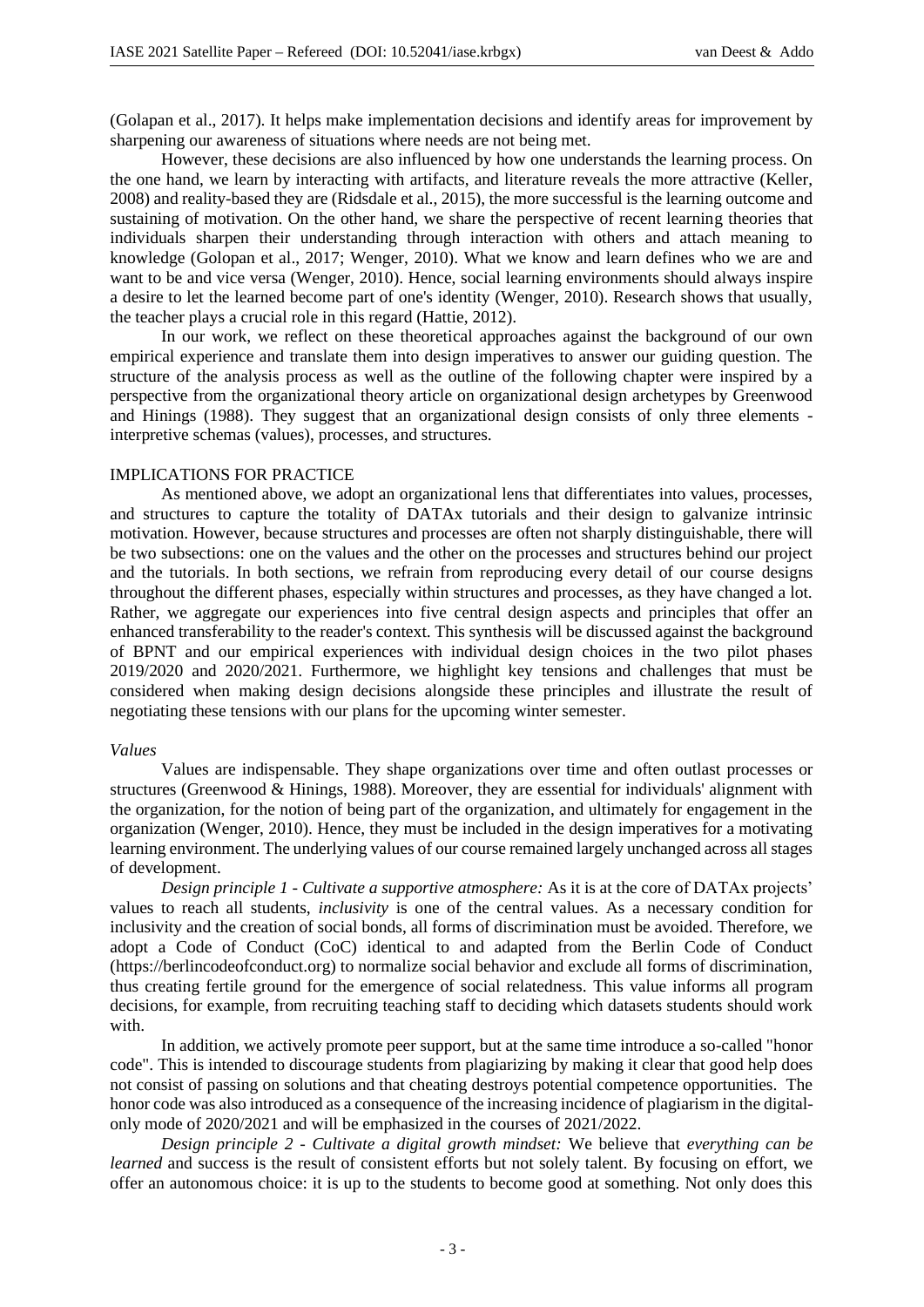mindset grant autonomy, by making it an active choice to become good at something, but it also limits the ubiquitous focus on performance in higher education and the perceived importance of grades. Moreover, we believe that *failures are learning opportunities*. Encountering errors is imminent in programming activities. Hence, it is important to build resilience by reframing and embracing them. By teaching a growth-oriented mindset (Yaeger & Dweck, 2012), we transmit those two values to our students. The goal is to change students' learning perceptions ("*I can't do it yet, but soon I will*" instead of "I can't do it"). This leads to an attribution of the mistake made to a lack of effort, rather than a lack of talent (Murphy & Thomas, 2008). Through this intervention, for which studies have shown that it can have an immediate significant positive effect on academic achievement (Yaeger & Dweck, 2012) that is not only limited to the subject at hand but other skill areas as well (Murphy & Thomas, 2008), we create a safety net for negative competence experiences. In our first phase, faculty members were briefed to intentionally target this mindset change. Unfortunately, this aspect has been lost in the wake of Corona-related changes and has not been systematically implemented. For 21/22, the intervention is a permanent part of instructor preparation and a "Growth Mindset" manifest is planned for students as digital delivery.

#### *Structures & Processes*

Structures and processes have changed, sometimes dramatically, in recent years due to evolving contextual conditions, such as changes in curricula integration approaches, our scaling (see Figure 1), and the pandemic situation. Our first phase was not affected by the latter, and the course was designed primarily as a synchronous face-to-face class with few digital support structures. However, the second phase had to be in an "online-only" mode. The planned third phase now includes many digital elements and some flexible ones that could optionally take place in presence. From the combination of BPNT and our empirical experience in Phase 1 and 2, we derive three additional design principles that have proven particularly helpful in developing processes and structures.

*Design principle 3 - Independent social learning*: This principle emphasizes the relevance of learning in social contexts. First, because this is how we construct our knowledge and negotiate meaning (Gopalan, 2017), and second, because it is one of the basic psychological needs to be met. At the same time, it also illustrates that we all have different learning styles, backgrounds, personalities, and interests that need to be considered. This balancing act of giving individual space to think through and solve problems and group cooperation needs to be resolved.

In 2019/2020, we attempted to strike this balance by designing our course as a co-learning format led by an instructor (90 minutes weekly). Students worked on self-study materials, but were not alone in doing so, an environment was created to allow cooperation among the students. This approach was very well received by them, but could not be maintained due to the pandemic situation. In 2020/2021, we tried to create social cohesion within courses by establishing fixed learning groups at the beginning of the semester. Of course, this only works to a limited extent under purely digital conditions. In addition, we reduced the amount of face-to-face teaching with instructors (90 minutes bi-weekly) and introduced a new format with teaching assistants (students of higher semesters), in which they supported the small groups with advice and assistance in their learning process: weekly office hours (20 minutes weekly). Although some of these peer groups did not function ideally in terms of group coherence, the post-course survey indicated that 56% of students perceived great support from their peers and 89% perceived support from their instructors. Students also indicated that office hours were by far the most popular element of the course. Based on the good feedback, we will maintain this in 2021/2022 and intensify it in a way that office hours will be extended (30 minutes weekly) and processes to create harmony will be scheduled. The office hours can and should also be conducted in presence on campus if the situation allows. Teaching with faculty, which will continue to be scheduled online, has also been changed to weekly 45-minute sessions, and additional interactive elements have been provided, such as small assignments to be worked on together in breakout sessions in Zoom or bigger ones centered around a data analysis process, where groups of 9 students work as a team, but are assigned individual roles. Overall, we try to create as many avenues for meeting the need for social belongingness while creating the learning path mainly around self-learning materials and individual assignments.

*Design principle 4 - Enable controlled autonomy:* This principle emphasizes the individual's need for autonomous decision-making, but also raises awareness of a conflict that exists between the need for competence and the need for autonomy (Ryan & Deci, 2000b). Namely, when there is no prior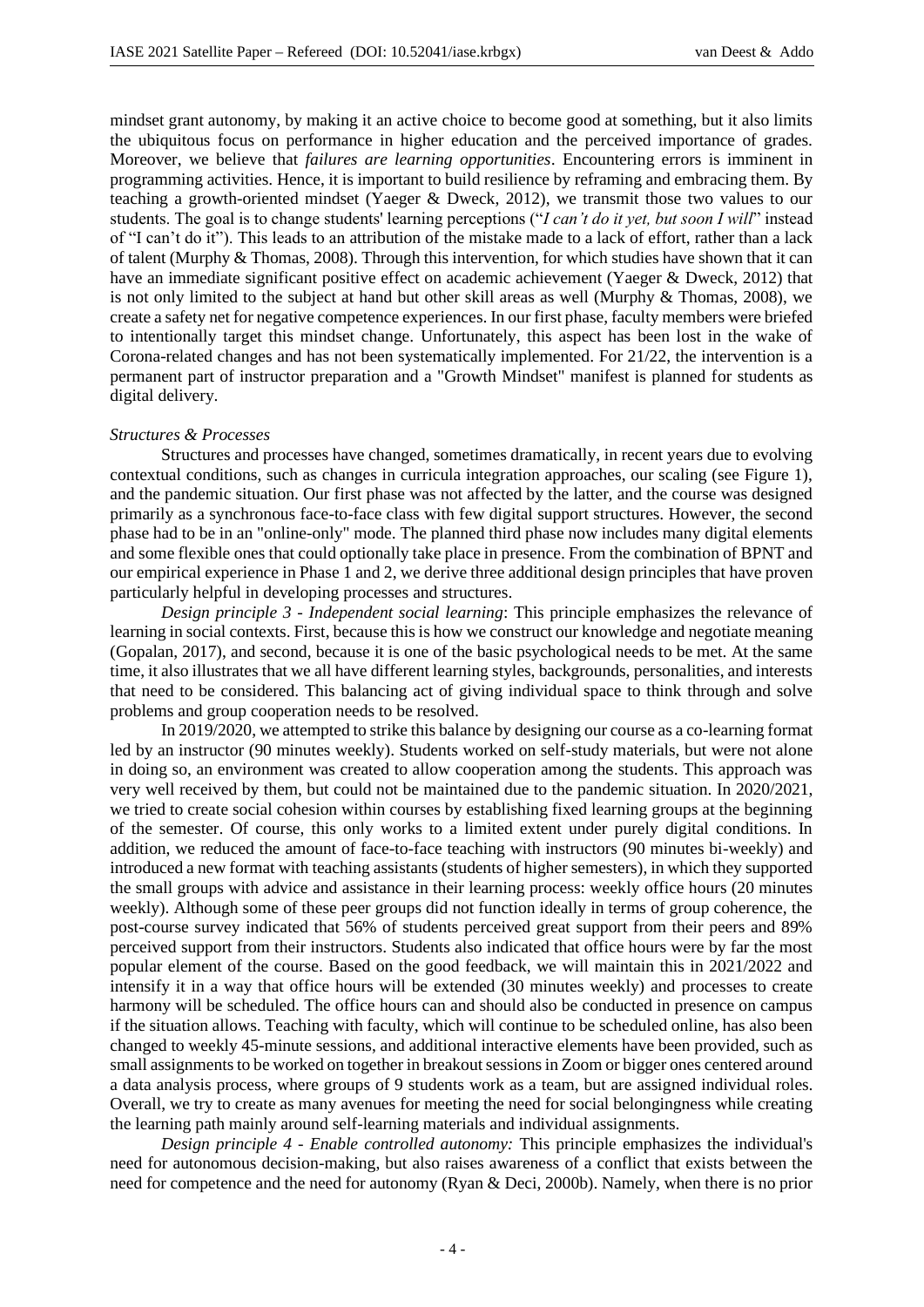knowledge at all in a subject area, autonomy can be overwhelming, leading to a negative experience of competence that may trump the benefits of autonomy for psychological well-being. Thus, we must initially curtail autonomy and provide a lot of structure, and then, as students become more competent and their learning progresses, successively allow for more autonomous decisions: controlled autonomy. For example, after students learn the basics of programming, we allow them to autonomously select a data set of interest, while still providing enough structure to the analysis process so that they are not overwhelmed. The post-course survey in 2020/2021 revealed that only 17% of students wished they had more involvement in the selection of the course content. This affirms our argument that creating room for autonomy with some elements of control helps inspire motivation for novices. In light of this, we create as much structure as possible, through clear learning objectives, a clear temporal organization of the semester (using the learning management system "Moodle"), recurring weekly procedures and tasks, fixed social structures, predefined choices for the tools to be used (Jupyter notebooks with Anaconda or CoLab) and a consistent set of different types of teaching materials. We encourage students to set and structure their own learning goals in learning diaries. They are also allowed to work on transfer and creative assignments to express their individual ideas. Moreover, with the blended learning approach introduced for 2020/2021, they are self-regulated in the completion of their assignments.

*Design principle 5 - Design for adequate success*: This principle emphasizes the importance of generating competence experiences in designing a motivating and psychologically satisfying learning experience. In practice, this is certainly the design principle we had the most challenges with implementing. Both courses 2019/2020 and 2020/2021 have shown that we regularly over-challenge students who start with no prior knowledge and sometimes under-challenge those with prior knowledge. For instance, one student in the post-course survey when asked how we could have supported his/ her learning stated that "I would have just liked smaller steps to comprehend what we were doing completely". In contrast, another student stated, "It would have helped me to have more positive competence experiences or feel less often incompetent if I had a lesson on object-oriented programming". Clearly, the first student sounded over-challenged while the second student sounded under-challenged. However, with the number of students we deal with, this may not be completely avoided.

Nevertheless, certain elements have proven to be beneficial, such as a formative assessment process consisting of several individual submissions that allow for regular feedback. The operational tension between available resources and the effort it takes to provide feedback must be taken into account. Therefore, for example, in contrast to the manual correction in 2019/2020, we rely on an automatic assessment of student problem sets (in Jupyter notebooks) thereafter. In addition, we also try to integrate non-graded submissions. The grading system that is established in formal education systems rarely produces positive experiences of competence. We, therefore, try to reduce the idea of performance embodied in grades by incorporating assignments that value effort and not peak performance. Either you fulfil minimum requirements and earn a certain number of points or you get no points at all. With this in mind, a data-centered group project is planned for the upcoming winter semester in which students can contribute to the success of the project in a variety of ways within different roles, providing a sense of accomplishment that does not necessarily have to do solely with performing data analysis. However, due to the necessity in the university system, points are accumulated and converted into a grade at the end of the semester. In addition, there are significantly more elements that allow for students' successes besides exam-related assessments. For instance, the self-study notebooks contain coding tasks which enhance the number of students' moments of competence. Also, gamification/problem solving tasks included in the instructors' sessions create shared moments of competence experience.

### **CONCLUSION**

After having focused mainly on operational implementation and optimization in the design of the first two pilot phases of our interdisciplinary programming course, we are now bringing together our practical experiences and theory in the preparation of our third phase.

Instead of focusing on improving learning materials, our approach aims at reprogramming learners' formerly negative emotions towards programming by promoting psychological and emotional well-being. To do so, we transfer basic psychological needs theory (BPNT) from self-determination theory (SDT) to the context of data literacy education and operationalize it into five guiding principles for creating motivating contexts, especially with heterogeneous learning groups, namely: (i) cultivating